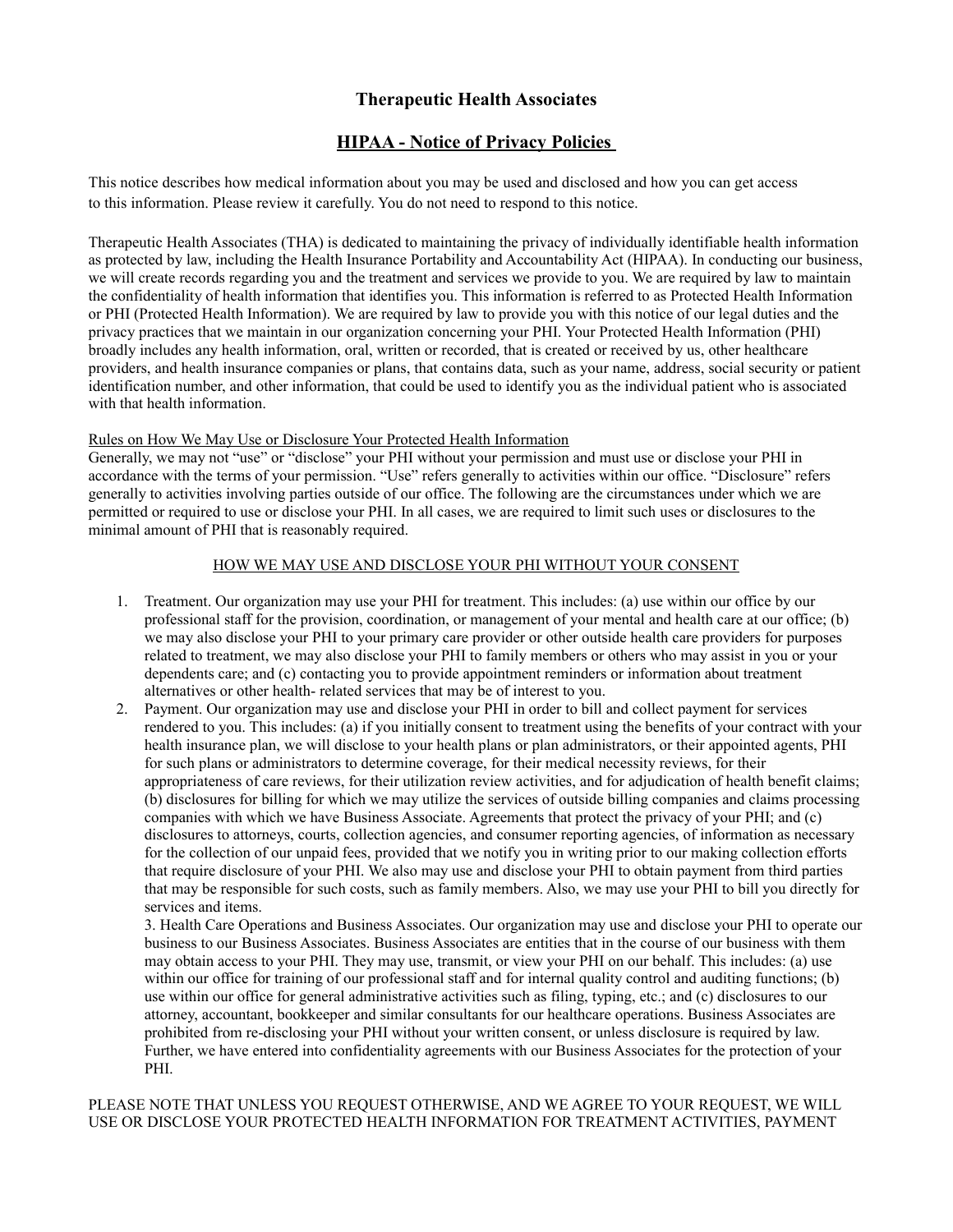### ACTIVITIES, AND HEALTHCARE OPERATIONS AS SPECIFIED ABOVE, WITHOUT WRITTEN PERMISSION.

#### USE AND DISCLOSURE OF YOUR PHI REQUIRED BY LAW THAT DOES NOT REQUIRE YOUR CONSENT

There are some federal, state, or local laws that require us to disclose PHI. The HIPAA laws allow us to use and disclose some of your PHI without getting your consent or authorization in some cases. Below are some of the circumstances of when this may occur:

- 1. Public Health Risks •maintaining vital records, such as births and deaths reporting child abuse or neglect to social service or child protective services agencies •notifying appropriate government agencies and authorities regarding the potential abuse or neglect of an adult person served (including domestic violence) though we will only disclose this information if the person served agrees or we are required or authorized by law to disclose this information•preventing or controlling disease, injury or disability •notifying a person regarding potential exposure to a communicable disease•notifying a person regarding a potential risk for spreading or contracting a disease or condition reporting reactions to drugs or problems with products or devices •notifying individuals if a product or device they may be using has been recalled
- 2. Law Enforcement •Disclosures to State authorities of imminent risk of danger presented by patients to self or others for the purpose of restricting patient access to firearms; Also, if we come to believe that there is a serious threat to your health or safety or that of another person or the public, we can disclose some of your PHI. We will only report this to those people who can prevent the danger to the extent necessary to protect you or others from a serious imminent risk of danger presented by you•Regarding a crime victim in certain situations, if we are unable to obtain the person's agreement. We may release medical information if asked to do so by a law enforcement official to investigate a crime or criminal •Regarding any criminal conduct at our office •Concerning a death, we believe has resulted from criminal conduct •In response to a warrant, summons, court order, subpoena or similar legal process •To identify or locate a suspect, material witness, fugitive or missing person •In an emergency, to report a crime (including the location or victim(s) of the crime, or the description, identity or location of the perpetrator).
- 3. Lawsuits and Similar Proceedings. Our organization may disclose some of your PHI in response to a court order, administrative tribunal, or other lawful processes if you are involved in a lawsuit or similar proceeding. We may also disclose your PHI if we receive a subpoena, discovery request, or other lawful processes by another party involved in the dispute. We will only do so after telling you about the request and will suggest that you talk to your lawyer.
- 4. Health Oversight Activities. Our organization may disclose your PHI to government agencies and organizations check on us for compliance of federal regulations and privacy laws to ensure quality and efficiency. This includes audits, civil, administrative, or criminal investigations, inspections, licensure or disciplinary actions, or civil, administrative, or criminal proceedings or actions, or other activities necessary for appropriate oversight of government benefit programs, compliance with civil rights laws and the health care system in general.
- 5. Deceased Persons. Our organization may release your PHI to a medical examiner or coroner to identify the cause of death. If necessary, we also may release information in order for funeral directors to perform their jobs.
- 6. National Security. Our organization may disclose your PHI to federal officials for intelligence and national security activities, as well as to public and private entities to assist in disaster relief efforts authorized by law.
- 7. Workers' Compensation. Our organization may release your PHI for workers' compensation and similar programs.
- 8. For specific government functions. Our organization may disclose PHI of military personnel and veterans to government benefit programs relating to eligibility and enrollment. We may disclose your PHI to disability programs, to correctional facilities if you are an inmate, or to other government agencies for national security reasons.
- 9. Research. Our organization may use or share your PHI for research that improves treatments. We will discuss this with you first and will not use your PHI unless you give your signed consent on an authorization form. In those 2 cases, your PHI will be de-identified which no longer identifies you by name or any distinguishing marks and cannot be associated with you.
- 10. Release of Information to Family/Friends. Our organization may release your PHI to a friend, clergy, or family member that is involved in your care, or who assists in taking care of you, but only if you are present and give oral permission. We will ask you which persons you want us to disclose the information about your condition or treatment to and we will honor your wishes as long as it is not against the law.

Minimum Necessary Rule: We will use or disclose your PHI without your authorization for the above purposes only to the extent necessary and will release only the minimum necessary amount of PHI to accomplish the purpose.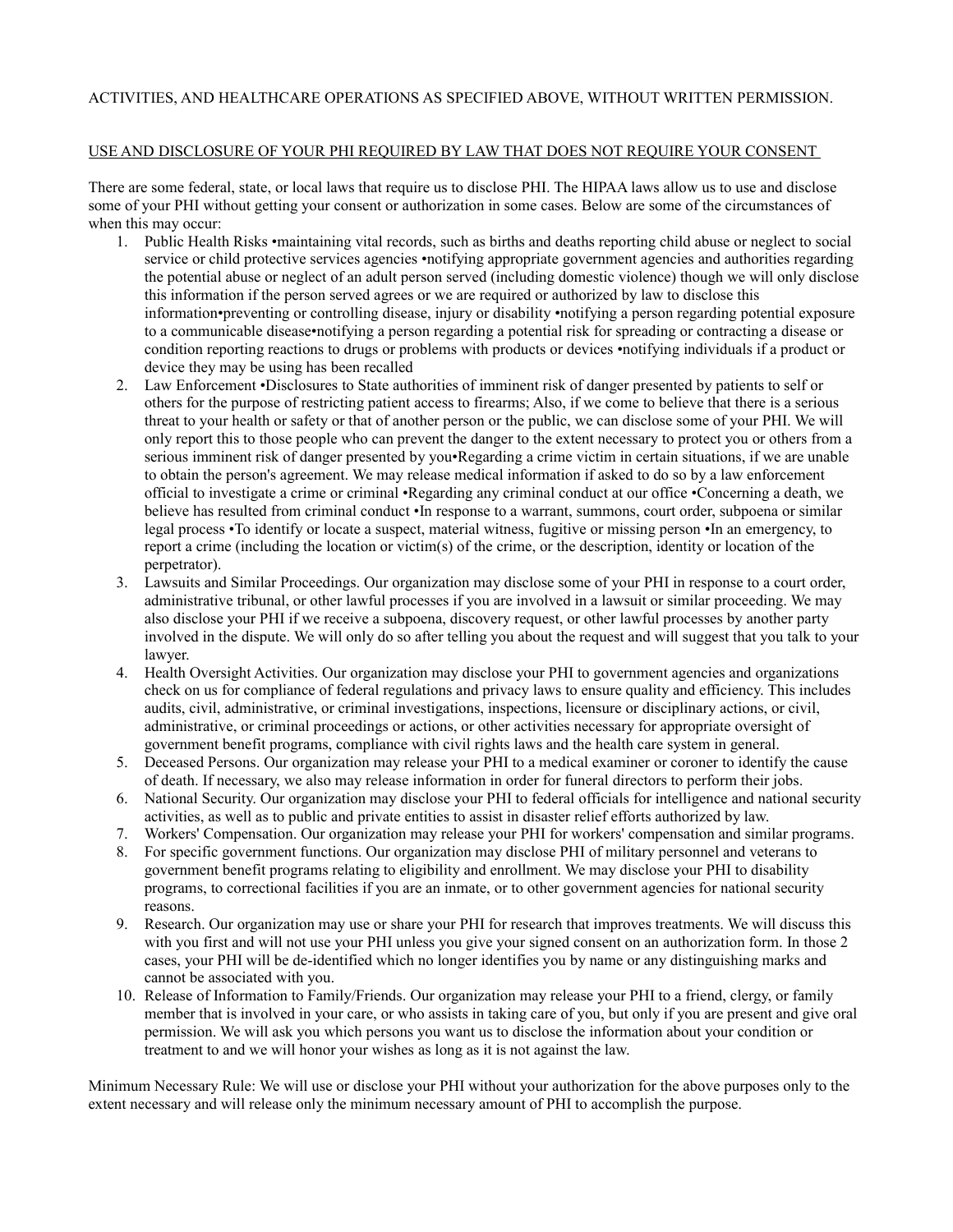#### AUTHORIZATION FOR OTHER USES AND DISCLOSURES OF YOUR PHI

Our organization will obtain your written authorization for uses and disclosures that are not identified by this notice or permitted by applicable law. Examples are (1) uses and disclosures of psychotherapy notes, (2) uses and disclosures for marketing purposes, (3) and uses and disclosures that involve the sale of PHI. Further, we are required to use or disclose your PHI consistent with the terms of your authorization. Any authorization you provide to us regarding the use and disclosure of your PHI may be revoked at any time in writing except to the extent that we have taken action in reliance on such authorization, or, if you provided the authorization as a condition of obtaining insurance coverage, other law provides the insurer with the right to contest a claim under the policy. After you revoke your authorization, we will no longer use or disclose your PHI for the reasons described in the authorization. We will not sell your PHI or use your PHI for paid marketing or fundraising purposes without your written authorization and we do not plan to use your PHI in marketing or fundraising activities. Special Handling of Psychotherapy Notes. "Psychotherapy Notes" are defined as records of communications during individual or family counseling which may be maintained in addition to and be separate from healthcare records. Psychotherapy notes are only released with your specific written authorization except in limited instances, including: (a) if you sue us or file a complaint, we may use psychotherapy notes in our defense; (b) to the United States Department of Health and Human Services in an investigation of our compliance with HIPAA; (c) to health oversight agencies for a lawful purpose related to oversight of our practice; and (d) to the extent necessary to protect you or others from a serious imminent risk of danger presented by you.

Health insurers may not make conditions on treatment, payment, enrollment, or eligibility for benefits of obtaining authorization to review, or on reviewing psychotherapy notes.

#### YOUR RIGHTS REGARDING YOUR PHI

Under HIPAA, you have certain rights with respect to your PHI. The following is an overview of your rights and our duties with respect to enforcing those rights.

- 1. Requesting Restrictions. You have the right to request a restriction on certain uses of your PHI. Additionally, you have the right to request that we restrict the disclosure of your PHI to only certain individuals involved in your care or the payment for your care, such as family members, guardians, and friends. While we are not required to agree to any requested restriction, if we do, we are then bound not to use or disclose your PHI in violation of such restriction, except in certain emergency situations. We will not accept a request to restrict uses or disclosures that are otherwise required by law. If you have paid for our services in full yourself, out-of-pocket, then we must comply with your request to restrict those disclosures of your PHI that would otherwise be made for payment or healthcare operations, that are unnecessary because of your manner of payment. We require that all requests for restrictions be made in writing to the Privacy Officer and specify (1) reason for the request, (2) the information to be restricted, (3) the type of restriction being requested, and (4) to whom the limits apply. We will respond in writing to all requests within 30 days or receipt.
- 2. Confidential Communications. You have the right to request that our organization communicate with you about your PHI by alternative means or at an alternative location (such as home rather than work). Your reasonable request must be made in writing and note the requested method of contact, or the location you wish to be contacted at. We must agree to your request if you inform us that certain means of communicating with you will place you in danger.
- 3. Inspection and Copies. You have the right to inspect and obtain a copy of your PHI, including any PHI maintained in electronic format, except for (a) personal notes and observations of the treating provider, (b) psychotherapy notes, (c) information compiled in reasonable anticipation of, or for use in, a civil, criminal, or administrative action or proceeding, (d) health information maintained by us to the extent to which the provision of access to you is at our discretion and we exercise our professional judgment to deny you access, and (e) health information maintained by us to the extent to which the provision of access to you would be prohibited by law. You must submit your request in writing to the Privacy Officer below in order to inspect and/or obtain a copy of your PHI. Our organization may charge a fee for the costs of copying, mailing, labor, and supplies associated with your request. We reserve the right to deny you access to and copies of all or certain PHI as permitted or required by law. Upon denial of a request for access or request for information, we will provide you with a written denial specifying the basis for denial, a statement of your rights, and a description of how you may file an appeal or complaint.
- 4. Right to Amend. You have the right to request that we amend your PHI to explain or correct anything in them, for as long as your medical record is maintained by us. If you believe that the information in your records is incorrect or incomplete, you can ask us to make additions to your records or to include your own written statements to correct the situation. We require that you submit written requests to our Privacy Officer at the mailing address below and provide a reason to support the requested amendment. Our organization will deny your request if you fail to submit your request and the reason supporting your request in writing. We may also deny your request if you ask us to amend information that is in our opinion: (a) accurate and complete; (b) not part of the PHI kept by or for